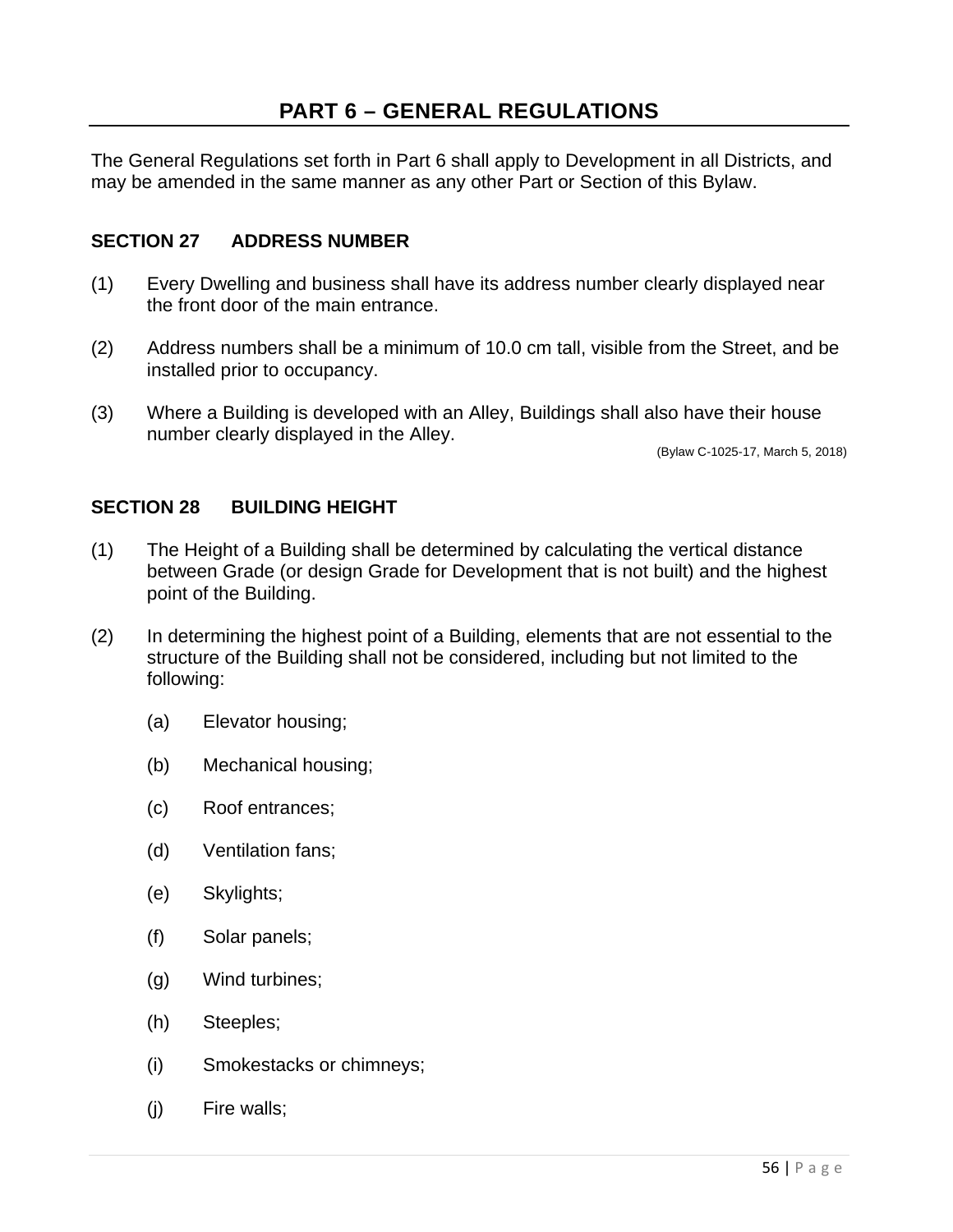- (k) Parapet walls; or
- (l) Flagpoles.

# **SECTION 29 CORNER SITES**

- (1) In residential areas a Site abutting two or more Streets shall have either two Front Yards or one Front Yard and one Street Side Yard, as determined by the Development Officer.
- (2) In all cases the location of Buildings on a Corner Site shall be subject to approval by the Development Officer who shall account for the location of existing Buildings on adjacent Sites or permitted Setbacks on adjacent Sites.



# **SECTION 30 DESIGN AND APPEARANCE OF BUILDINGS**

- (1) The design and appearance of all Buildings must be compatible with the Land Use District and with surrounding Sites, unless the Building is setting a higher standard of design for the Land Use District or neighborhood.
- (2) The massing, size and shape of Buildings shall consider the existing streetscape and the impact of the Development on adjacent Buildings and Sites, and shall not have a negative impact on either.
- (3) The external finish of Principal and Accessory Buildings shall be reviewed for consistency with Adjacent Buildings and Sites with respect to color, finish and texture, to the satisfaction of the Development Officer.
- (4) Any non-residential Building that has exterior wall length greater than 25.0 m shall incorporate architectural features in an effort to minimize the Building's mass to the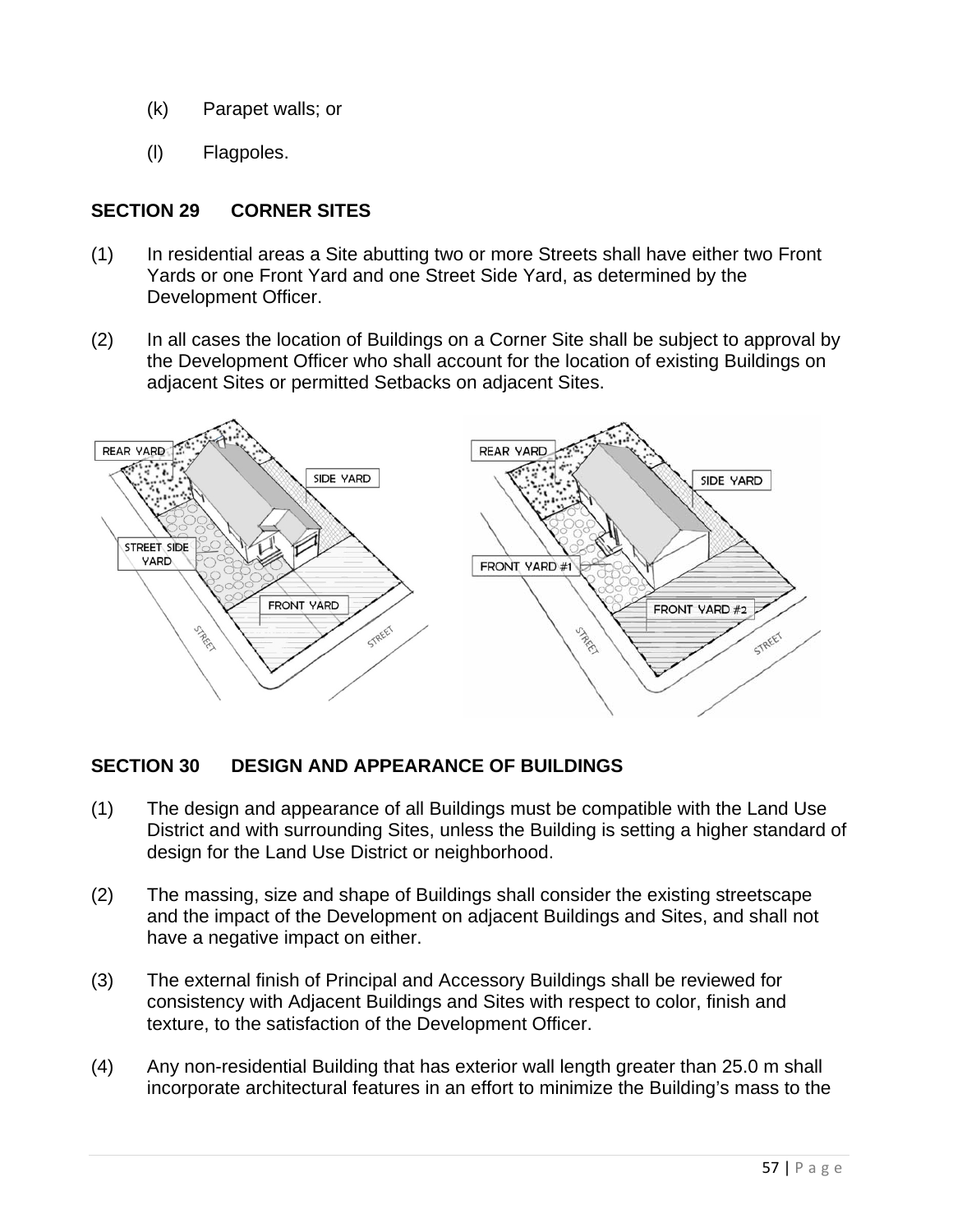satisfaction of the Development Officer. Such architectural features could include the use of:

- (a) Multiple colours,
- (b) Differing, but complementary finishes and textures,
- (c) Landscaping;
- (d) Recessing portions of the visible Frontage,
- (e) Awnings, and
- (f) Varying roof lines.

(Bylaw C-942-15, Jan. 29, 2016)

- (5) The City may require that a Developer register a restrictive covenant against a Site or Development area in order to ensure ongoing conformance with architectural controls or guidelines.
- (6) All mechanical equipment, including roof mechanical units and exhaust fans, shall be concealed by screening in a manner compatible with the architectural character of the building or concealed by integrating it into the total building design.

(Bylaw C-1025-17, March 5, 2018)

#### **SECTION 31 DEVELOPMENT ON OR NEAR SLOPES**

- (1) For the purpose of this section, "top of bank" is determined by the Development Officer.
- (2) A Development on or near a slope must include a geotechnical assessment conducted by a professional engineer licensed in the Province of Alberta as part of the Development Permit application. The report must demonstrate defined flood hazard areas, bank stability, safe building elevations, and mitigation of the potential for flood damage or erosion of the bank, to the satisfaction of the Development Officer.
- (6) No permanent Building shall be permitted within 20.0 m of the top of bank of any water body, or the top or bottom of a slope that exceeds a 15% Grade.
- (7) No permanent Building shall be permitted within a 1:100 year floodplain, unless the Developer is able to demonstrate adequate flood proofing.
- (5) The Development Officer may require a greater or lesser Setback based on the geotechnical assessment.
- (6) Where the Development Officer has granted a Setback less than 20.0 m in accordance to (4) above, the applicant shall enter into a Development agreement,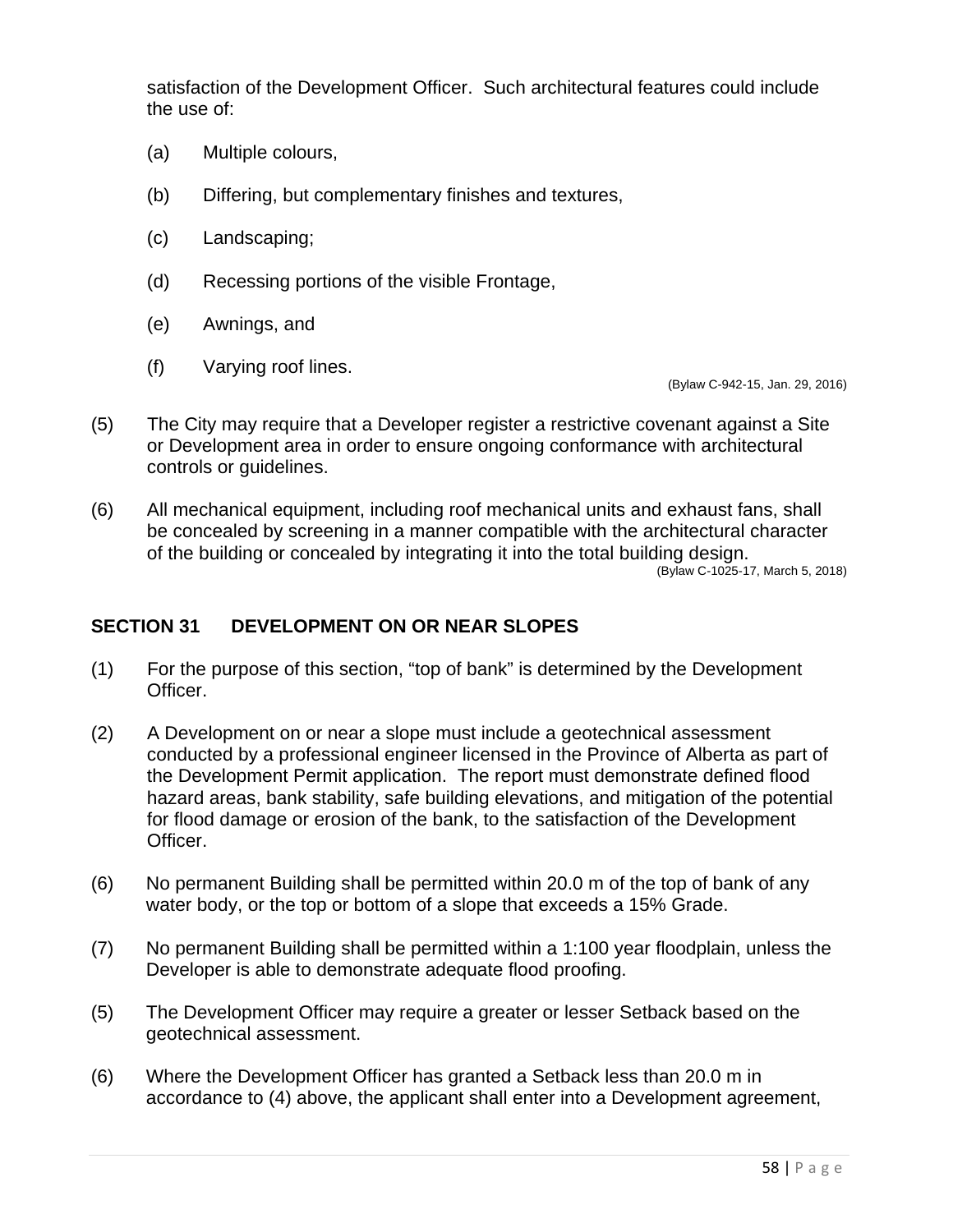including security in favour of the City relieving the City of responsibility for damage or loss due to flooding, subsidence or erosion.

(7) There shall be no infill of materials within the floodplain of drainage courses that are not protected by City storm water management on the north side of Highway 16, as per the *Big Lake Basin Study*.

### **SECTION 32 DWELLING UNITS PER SITE**

(1) One Dwelling shall be permitted per Site unless otherwise specified in the District regulations.

### **SECTION 33 EASEMENTS AND RIGHTS OF WAY**

- (1) No Building except a Fence shall be placed on a Utility Easement or right-of-way unless:
	- (a) Written consent from the Utility provider or party whose interest is registered on the right-of-way has been obtained; and
	- (b) The proposed Building does not restrict access to the Easement or right of way for the purpose of installation and maintenance of the Utility, in the opinion of the Development Officer.

This regulation is subject to the specific conditions of a Utility Easement.

- (2) No Principal Building or building containing a Garden or Garage Suite shall be sited closer than 7.0 m from the boundary of any Pipeline right-of-way.
- (3) No Building shall be located closer than 5.0 m to a railway right-of-way.
- (4) Any Development or Landscaping authorized by a Development Permit shall be done at the applicant's risk and should removal be required, the cost shall be the responsibility of the Registered Owner.
- (5) Drainage swales shall be kept clear of all obstructions and debris and shall not be altered or blocked.

(Bylaw C-1057-18, March 18, 2019)

#### **SECTION 34 FENCES AND SCREENING**

- (1) For internal Sites the maximum height of a Fence shall be:
	- (a) 2.0 m for the portion of the Fence that does not extend into the Front Yard; and
	- (b) 1.0 m for the portion of the Fence that extends into the Front Yard.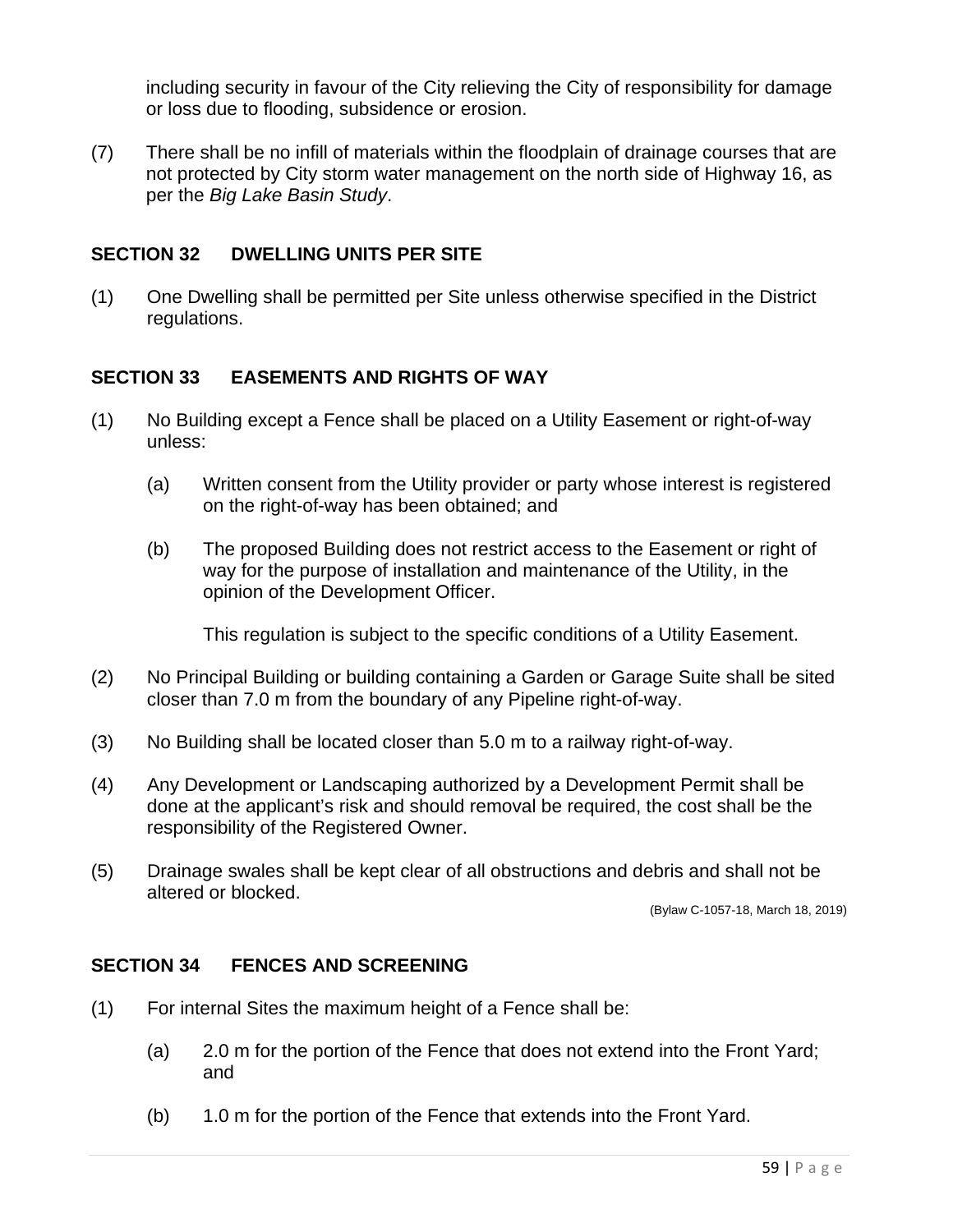- (2) For Corner Sites the maximum height of a Fence shall be:
	- (a) 1.0 m for the portion of the Fence which extends into the Front Yard(s) and/or the Street Side Yard; and
	- (b) 2.0 m for the portion of the Fence located in the Rear Yard or Side Yard.
- (3) Notwithstanding Section 14(3) of this Bylaw, the Development Officer may issue a variance to a Fence height for a Street Side Yard or Front Yard on a Corner Site as it applies to subsection 2(a) above, taking into consideration the Development on adjacent Sites.

(Bylaw C-865-13, Feb.10, 2014) (Bylaw C-1025-17, March 5, 2018)

(4) Where a Site has both its Front Yard and Rear Yards facing onto a Street, a Development Permit is required for a Fence. The height and specifications for a Fence in such a case shall conform to the surrounding neighborhood context.



- (5) In the industrial and urban reserve Districts the maximum Height and location of Fences and screening shall be determined by the Development Officer.
- (6) Barbed wire shall only be permitted in the industrial District when it is placed on top of a Fence that is 2.0 m or higher.
- (7) No electric Fencing or razor wire is permitted under any circumstances.
- (8) When associated with a Single Detached Dwelling, a privacy wall on a deck must not exceed 2.0 m in height when measured from the surface of the deck. A privacy wall on a patio must not exceed 3.0 m in height. Notwithstanding, no privacy wall shall be permitted on a deck or patio in the Front Yard.

 (Bylaw C-981-16, Jan. 25, 2017) (Bylaw C-1057-18, March 18, 2019)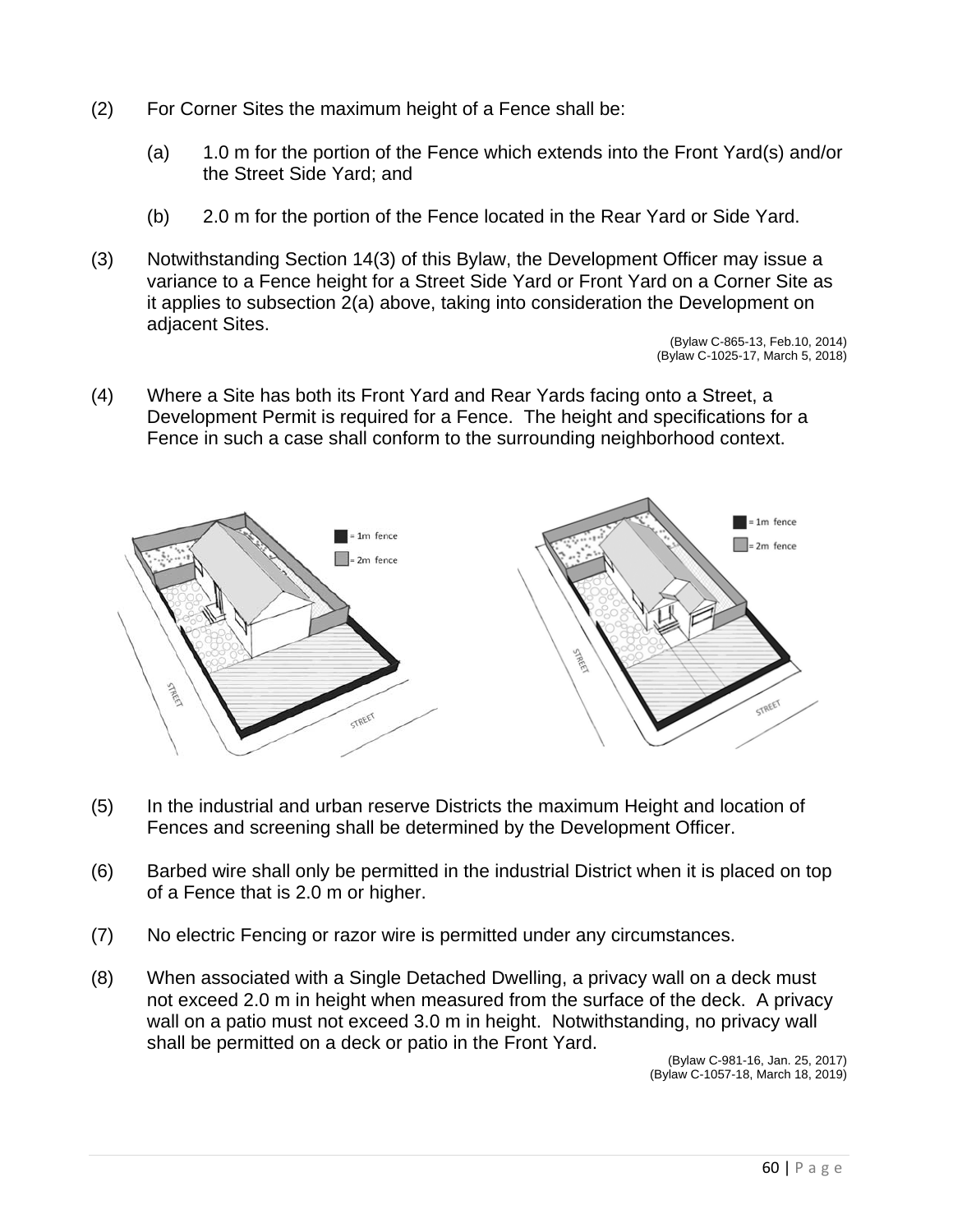(9) When associated with a Semi-Detached Dwelling or a Street Oriented Row House, a privacy wall along the shared property boundary shall be a minimum of 1.5 m but not more than 3.0 m in height when measured from the surface of the deck. All other privacy walls must not exceed 2.0 m in height when measured from the surface of the deck or patio. Notwithstanding, no privacy walls shall be permitted on a deck or patio in the Front Yard.

 (Bylaw C-981-16, Jan. 25, 2017) (Bylaw C-1025-17, March 5, 2018) (Bylaw C-1057-18, March 18, 2019)

(10) Within the GPL – Greenbury Planned Lot district, for any Zero Side Yard Development, there shall be no fencing located in the front yard, no fencing between the principal buildings, and no fencing closer than the furthest rear façade in the rear yard.

(Bylaw C-1000-17, June 27, 2017)

(11) In the case of commercial, industrial, public and quasi-public uses the Development Officer may require fencing to mitigate negative impacts against adjacent uses. The fence type will be at the discretion of the Development Officer and will be dependent upon the need for the mitigation. The fence shall be not less than 1.5 m or more than 2.0 m in height.

(Bylaw C-1025-17, March 5, 2018)

# **SECTION 35 FIRE HYDRANTS**

- (1) Fences, Landscaping and other obstructions shall be located a minimum of 1.5 m from any fire hydrant.
- (2) Property owners are responsible for ensuring that fire hydrants abutting their property are kept clear of debris and are visible at all times.

# **SECTION 36 GARBAGE AND CONTAINMENT AREAS**

- (1) Garbage, recycling and other containment areas shall be evaluated as part of a Development Permit where required by the Development Officer.
- (2) All Garbage, recycling and other containment areas shall be landscaped in accordance with Section 89(9) of this Bylaw.
- (3) All refuse materials shall be stored in weatherproof containers and screened to the same Height as the container on all sides from adjacent Sites and Streets, by a freestanding enclosure. The enclosure shall be constructed of materials that are consistent or compatible with the exterior finish of the Principal Building.
- (4) Garbage and containment areas shall be in a location easily accessible for pickup.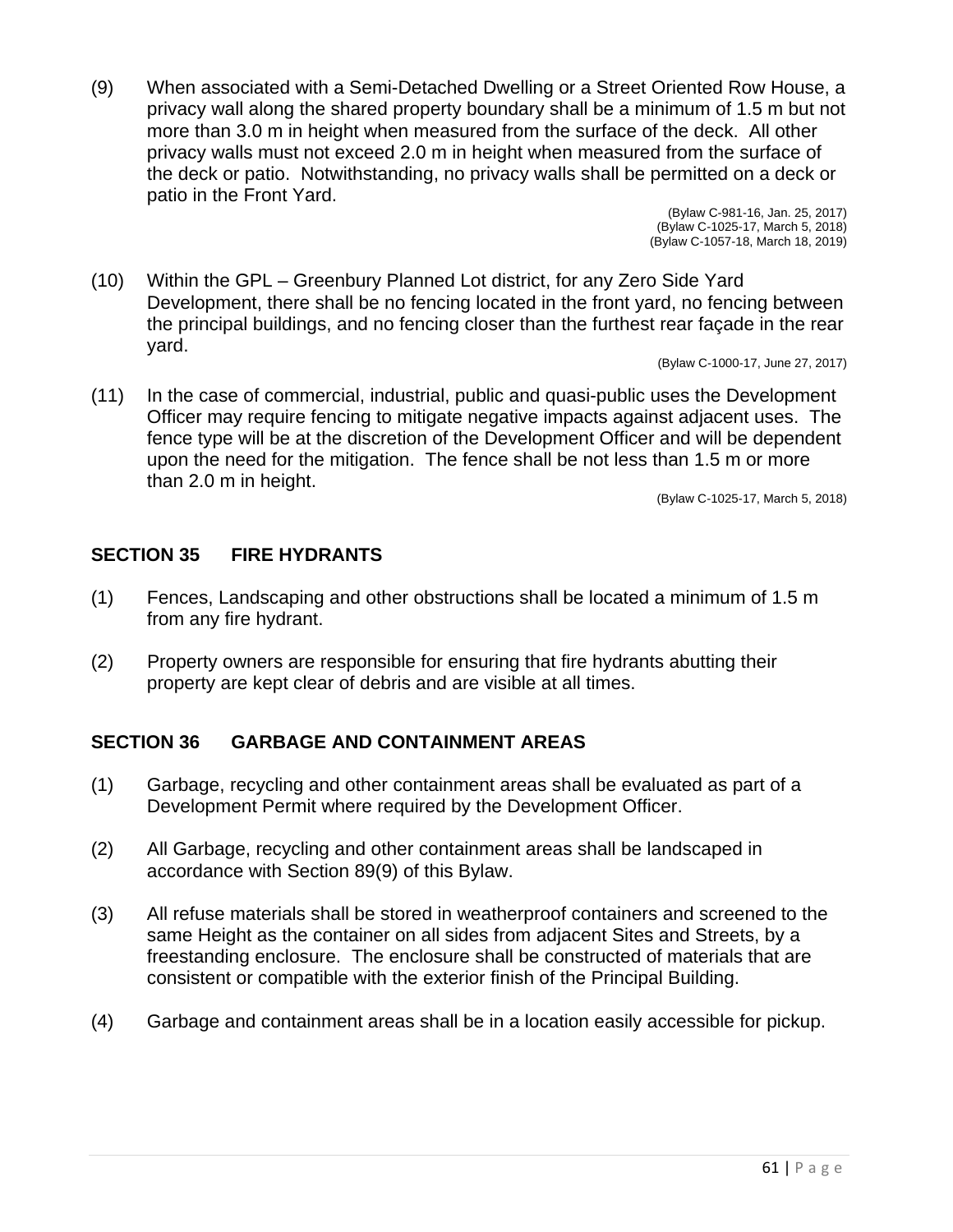### **SECTION 37 LIGHTING**

- (1) A Development Permit for non-residential uses adjacent to residential uses may require a lighting plan as part of the application, at the discretion of the Development Officer.
- (2) The lighting plan shall depict where any lights are located, their Height and demonstrate the limits of their casting at 2 LUX.
- (3) Any outdoor lighting for any Development shall be located and arranged so that:
	- (a) No direct rays of light are directed at any adjoining properties;
	- (b) Indirect rays of light do not adversely affect an adjacent site; and
	- (c) Direct and indirect rays of light do not interfere with the effectiveness of any traffic control devices.
- (4) Within a Site, lighting shall be of a consistent design that minimizes the amount of light pollution directed skyward.

#### **SECTION 38 MUNICIPAL LAND**

- (1) All Development on land owned by the City shall require a Development Permit as specified in this Bylaw.
- (2) If a Development Permit is not required for a Development, written authorization from the City to proceed with the Development is required.
- (3) No Development by anyone other than the City shall take place on a Public Utility Lot, unless the Site in question is the subject of a licensing agreement with the City. Such Development shall conform to the Public Utility Lot License of Occupation Policy.
- (4) Any Development or Landscaping authorized by a Development Permit shall be done at the applicant's risk and any damage to municipal lands caused by the Development or Landscaping shall be the responsibility of the applicant.

#### **SECTION 39 MUNICIPAL SERVICING**

- (1) Services shall be provided as outlined in the *Municipal Utility Services Bylaw*.
- (2) No Development shall commence until the Development Officer is satisfied that the appropriate Site servicing and improvements, including any Off-Site local improvements, will be provided to the Development.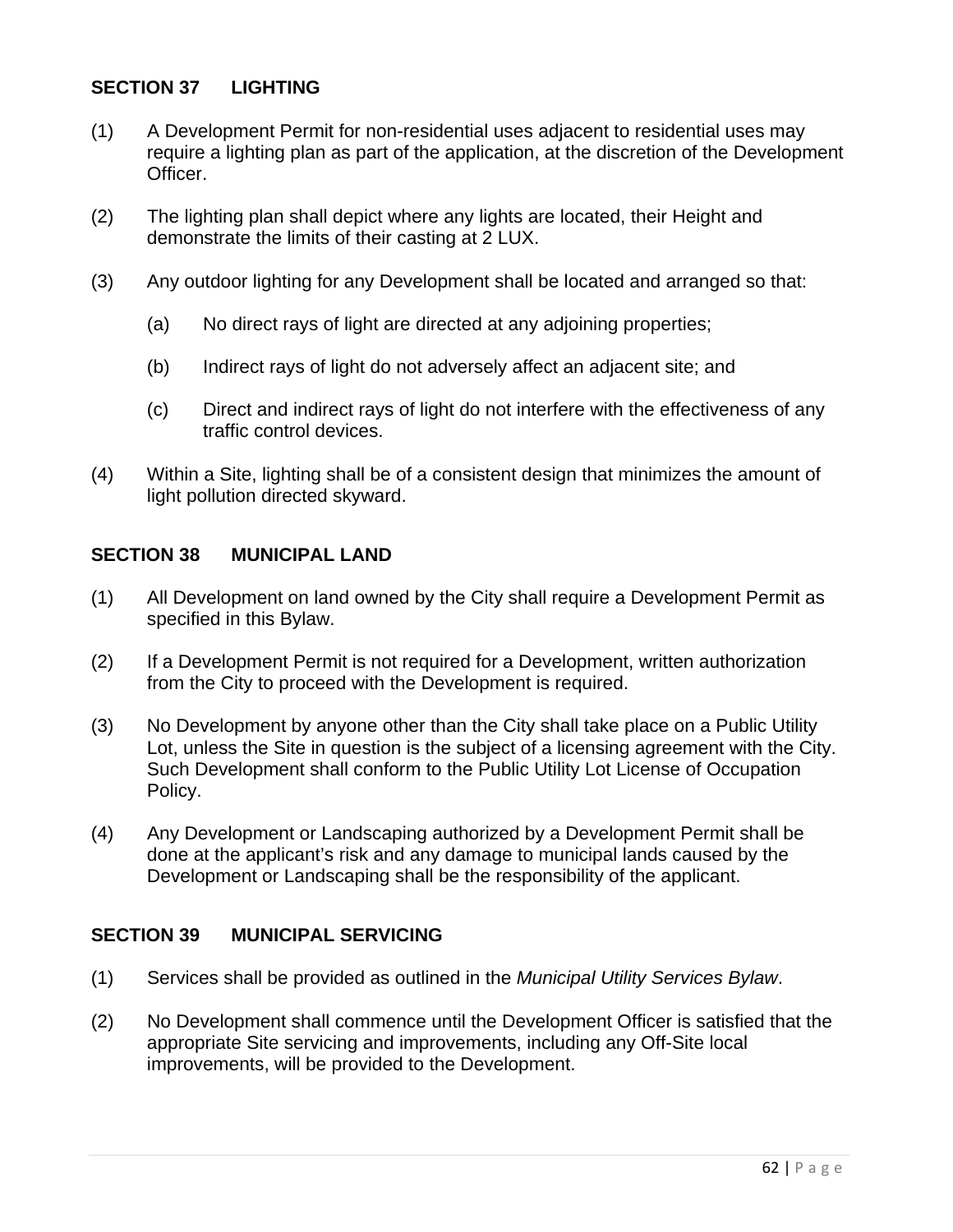(3) Private sewer and/or water systems shall not be permitted. The exception shall be for renovations or Accessory Buildings on sites where private sewer and/or water systems already exist, provided that the private systems do not require expansion.

# **SECTION 40 OUTDOOR STORAGE AND DISPLAY**

- (1) Outdoor storage and display is not permitted in residential districts.
- (2) Outdoor storage of goods and materials shall be kept in a clean and orderly manner at all times and shall be screened from Streets and adjacent residential uses to the satisfaction of the Development Officer.
- (3) Outdoor storage is not permitted within the required Front Yard Setback of a Development.
- (4) Outdoor display of goods and materials shall normally be temporary and shall be arranged and maintained in a clean and orderly manner. The location of an outdoor display shall be to the satisfaction of the Development Officer.
- (5) Any outdoor storage or display must not unduly interfere with the amenities of the district or materially interfere with the use, enjoyment or value of neighboring Sites.
- (6) Any outdoor storage or display must not interfere with pedestrian or vehicular circulation or use any required Parking Stalls.

#### **SECTION 41 PROJECTIONS**

- (1) No portion of the Principal Building on a site shall project over or onto a required Front, Side or Rear Yard Setback, unless otherwise specified in this Bylaw.
- (2) The non-architectural features of a Principal Building, such as dryer vents, window wells and gas meters, shall not be considered a Projection.
- (3) Notwithstanding any other section of this Bylaw, the eaves of an Accessory Building shall not project more than 0.6 m into a required Setback.

#### **SECTION 42 PROJECTIONS INTO FRONT YARDS (PRINCIPAL BUILDINGS)**

- (1) An eave, Canopy, cornice, Balcony, stairs or uncovered Deck may project up to 1.5 m into the required Front Yard Setback. (Bylaw C-981-16, Jan. 25, 2017)
- (2) A chimney, bay or bow window, or cantilevered wall section may project up to 0.6 m into the required Front Yard Setback, provided the Projection does not exceed 2.5 m in width.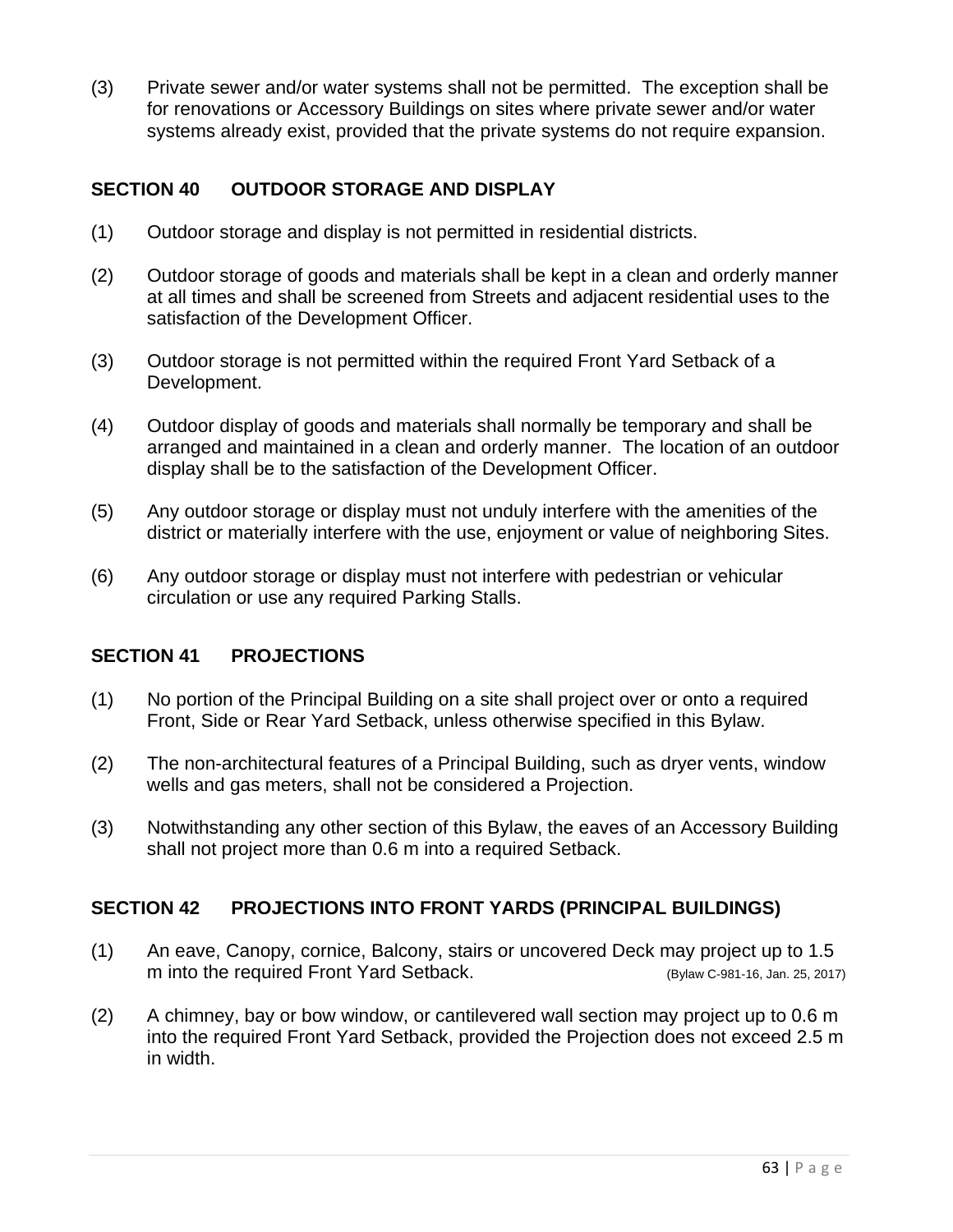#### **SECTION 43 PROJECTIONS INTO REAR YARDS (PRINCIPAL BUILDINGS)**

- (1) A chimney, bay or bow window, Balcony, eave or cantilevered wall section may project up to 1.2 m into the required Rear Yard Setback.
- (2) Unenclosed stairs, either below Grade or not more than 3.0 m above Grade, may project up to 1.5 m into the required Rear Yard Setback.
- (3) Where a Site backs onto a public park, Natural Area or stormwater pond, a Covered Deck that is attached to the Principal Building may project to within 1.0 m of the rear Site line, at the discretion of the Development Officer, who shall base the decision on the location and condition of the Site. Such a Projection shall only be permitted where the impact on neighboring properties is minimal.

#### **SECTION 44 PROJECTIONS INTO SIDE YARDS (PRINCIPAL BUILDINGS)**

- (1) An eave, Canopy, cornice, or Balcony may project up to 0.6 m into the required Side Yard Setback.
- (2) A chimney, bay or bow window, or cantilevered wall section may project up to 0.6 m into the required Side Yard Setback, provided the Projection does not exceed 2.5 m in width and the Projection is no closer than 0.9 m from the Site line.
- (3) An eave may project an additional 0.6 m into the Street Side Yard where it is part of a bay or bow window, or a cantilevered wall section.
- (4) Unenclosed stairs required for access to the main floor or lower floor of the Principal Building may project into the required Side Yard Setback up to 0.6 m from any property line.

(Bylaw C-942-15, Jan. 29, 2016) (Bylaw c-1025-17, March 5, 2018)

- (5) Notwithstanding subsections (2) and (3) above, where a driveway is required on the Side Yard to provide access to a parking area, no Projection is permitted within 3.0 m of the Site line.
- (6) Notwithstanding subsection (2) above, the Development Officer may relax the 2.5 m width restriction on a Street Side Yard.
- (7) Where there is more than one Projection into a required Side Yard, the portion of the Building from which a Projection is permitted to project is 33% of the total length of the side wall of the Principal Building, excluding the wall of an attached garage, covered deck and veranda. (Bylaw C-981-16, Jan. 25, 2017)
- (8) Notwithstanding the above, for all Zero Side Yard Development within the GPL Greenbury Planned Lot District, the only projection allowed into the required Side Yard Setback is an eave up to 0.30 m.

(Bylaw C-1000-17, June 27, 2017)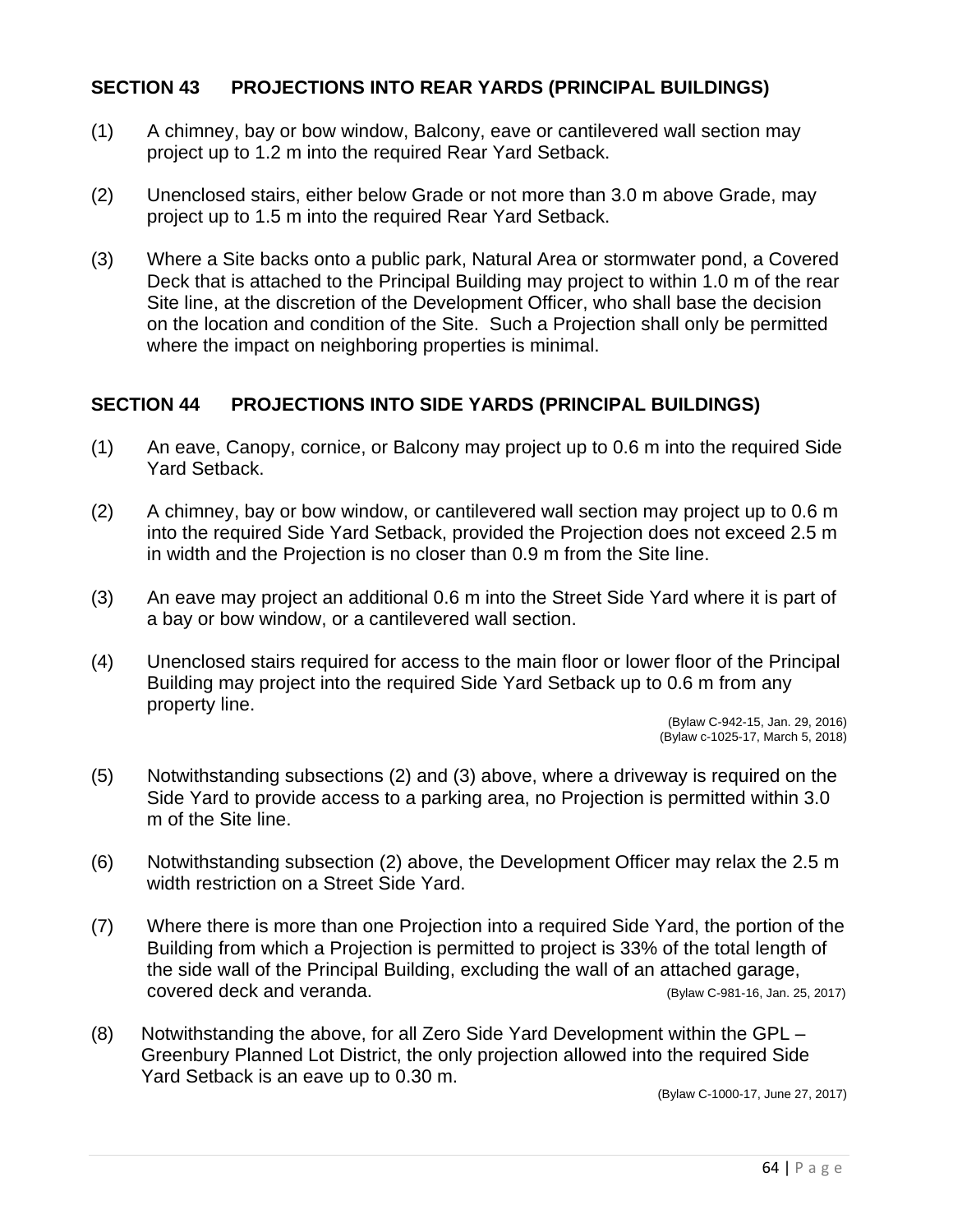### **SECTION 45 PUBLIC UTILITY BUILDINGS**

(1) The location of a Public Utility Building on a Site is subject to Setbacks which are satisfactory to the Development Officer. This shall also apply to any equipment placed on a Site.

(Bylaw C-1057-18, March 18, 2019)

#### **SECTION 46 RELOCATION OF BUILDINGS**

- (1) A Development Permit is required when a Building is moved to a new location, either within a Site, or from one Site to another.
- (2) A Development Permit for the removal of a Building from a Site requires proof of service disconnection for all applicable Utilities.
- (3) Any Foundation remaining on a Site that is not demolished subsequent to the removal of a Building must be secured by fencing or other means in order to prevent unauthorized access.
- (4) In order to receive Development Permit approval for an existing Building to be moved, the proposed location of the Building must meet the District regulations and all other requirements of this Bylaw.

# **SECTION 47 RESTRICTED OBJECTS IN YARDS**

(1) All Buildings and Sites shall comply with the Nuisances, Unsightly and Untidy Premises Bylaw and the Construction Site Cleanliness Bylaw.

(Bylaw C-942-15, Jan. 29, 2016)

(2) A Recreational Vehicle shall not be permitted in a Side, Street Side or Front Yard or the driveway of a Site in any residential District except from May 1 to October 31 in any year.

(Bylaw C-1057-18, March 18, 2019)

#### **SECTION 48 SITE CONSOLIDATION**

- (1) A Development Permit application that proposes to use two or more Sites shall require that the two or more Sites be consolidated into a single lot by a plan of subdivision prior to approval, unless approved by the City as a plan of survey.
- (2) The consolidation of Sites for Development of Single Detached Dwellings is not permitted unless such a consolidation will allow for Development of a Dwelling that is in keeping with the neighborhood character, to the satisfaction of the Development Officer.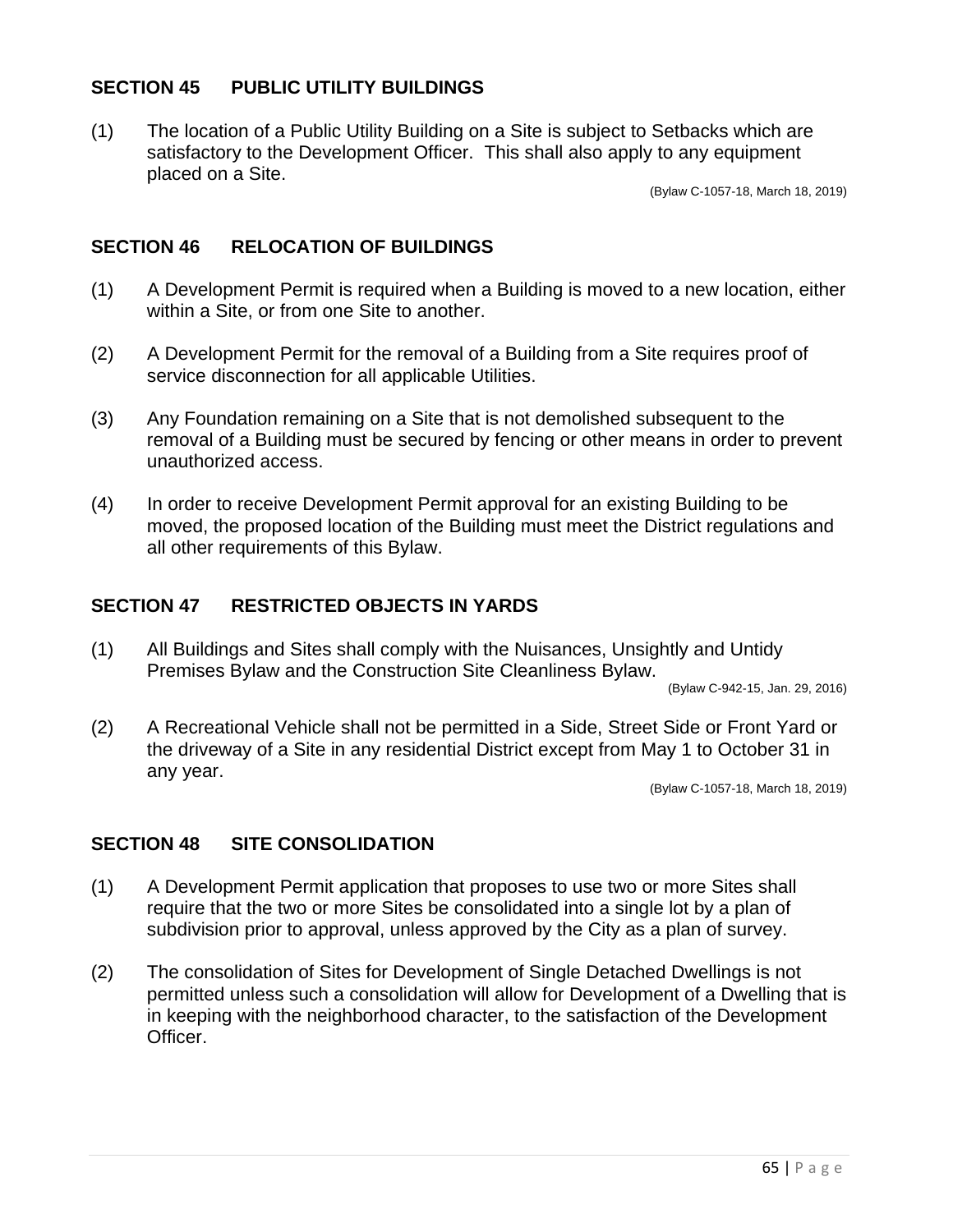### **SECTION 49 STRIPPING AND GRADING**

- (1) With the exception of those lands governed by a valid Development agreement, Stripping and grading activities are considered a Discretionary Use in all Districts and require a Development Permit. Grading shall conform to the Lot Grading Bylaw where applicable.
- (2) An application for a Development Permit under this Section shall contain the following information, in addition to the requirements described in Section 12 of this Bylaw:
	- (a) The area of the Site on which the Excavation and/or Stripping will take place, including dimensions of the operation or area, location of any stockpiled materials, and the depth of soil removal;
	- (b) The purpose of the proposed activity;
	- (c) The surrounding land Uses;
	- (d) The location of natural features, including trees, water bodies, slopes, etc. and details on how these features are to be retained and protected;
	- (e) Alberta Environment approval if the Excavation is to take place on the same Site or adjacent to a Site with a water body;
	- (f) Existing Grades of the land relative to adjacent Sites and Streets, as well as any natural features or drainage courses; and
	- (g) The expected Grades and condition of the land on completion of the activity.
- (3) As a condition of approval under this section, the Development Officer may require any or all of the following:
	- (a) That precautions are taken for the prevention and control of dust, noise or any other nuisance caused by the proposed operation;
	- (b) That Fencing or other screening is put in place to buffer the Use from adjacent lands;
	- (c) Measures that serve to protect any natural features on the Site or on adjacent Sites;
	- (d) Steps that must be taken to promote the reclamation of the Site if required, including restorative Landscaping; and
	- (e) Any other measures deemed necessary by the Development Officer in order to shield adjacent lands from the activity on the Site.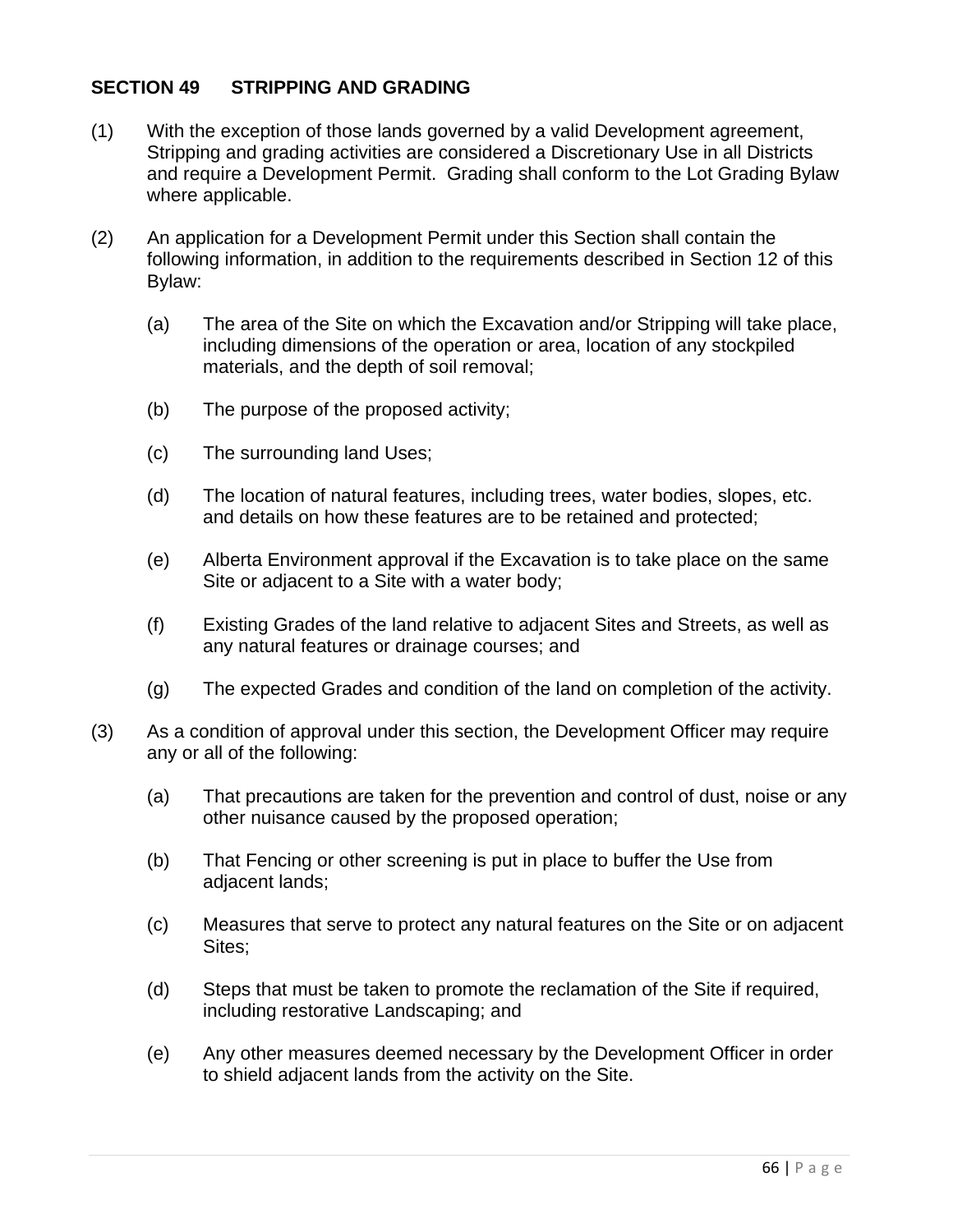- (4) Where significant Excavation and fill is proposed as part of a Development, the Development Officer may require an engineered plan bearing the seal and signature of a professional engineer in the Province of Alberta.
- (5) In all cases, Site Grades shall be established with regard to preventing drainage from one Site to another, unless cross-site drainage conforms to a plan approved by the City's Engineering Department.
- (6) The Development Officer may require a grading certificate as part of a Development Permit application, indicating the final elevations of the Corners of the Site and the elevations around the perimeter of any Buildings.
- (7) As a condition of a Development Permit, the Development Officer may require security up to the estimated value of any proposed grading activities to ensure the work is carried out with reasonable diligence.

# **SECTION 50 TRAFFIC SIGHT LINES AT INTERSECTIONS**

- (1) A sight triangle shall be maintained at all Street intersections. A sight triangle may include:
	- (a) A Corner cut which is part of the Site boundary;
	- (b) A straight line drawn between two points on the exterior boundaries of the subject Site 3.0 m from the point where they intersect at an Alley; or
	- (c) A straight line drawn between two points on the exterior boundaries of the subject Site 6.0 m from the point where they intersect at a Street.

Notwithstanding the above, a Corner Cut meeting the dimensions required above shall be provided at subdivision in those instances where sidewalks are to be located along the Street at either of the above noted intersections. (Bylaw C-1057-18, March 18, 2019)

(2) No fencing, Landscaping or other screening shall obstruct sight lines at intersections.

# **SECTION 51 UNDERGROUND TANKS**

- (1) A Development Permit is required for installation or removal of underground tanks.
- (2) Any underground tank removal or installation must be referred to the City's Fire Department.
- (3) All applicable petroleum tanks shall be registered with the Petroleum Tank Management Association of Alberta, and comply with the requirements of the Alberta Fire Code 2006, as amended.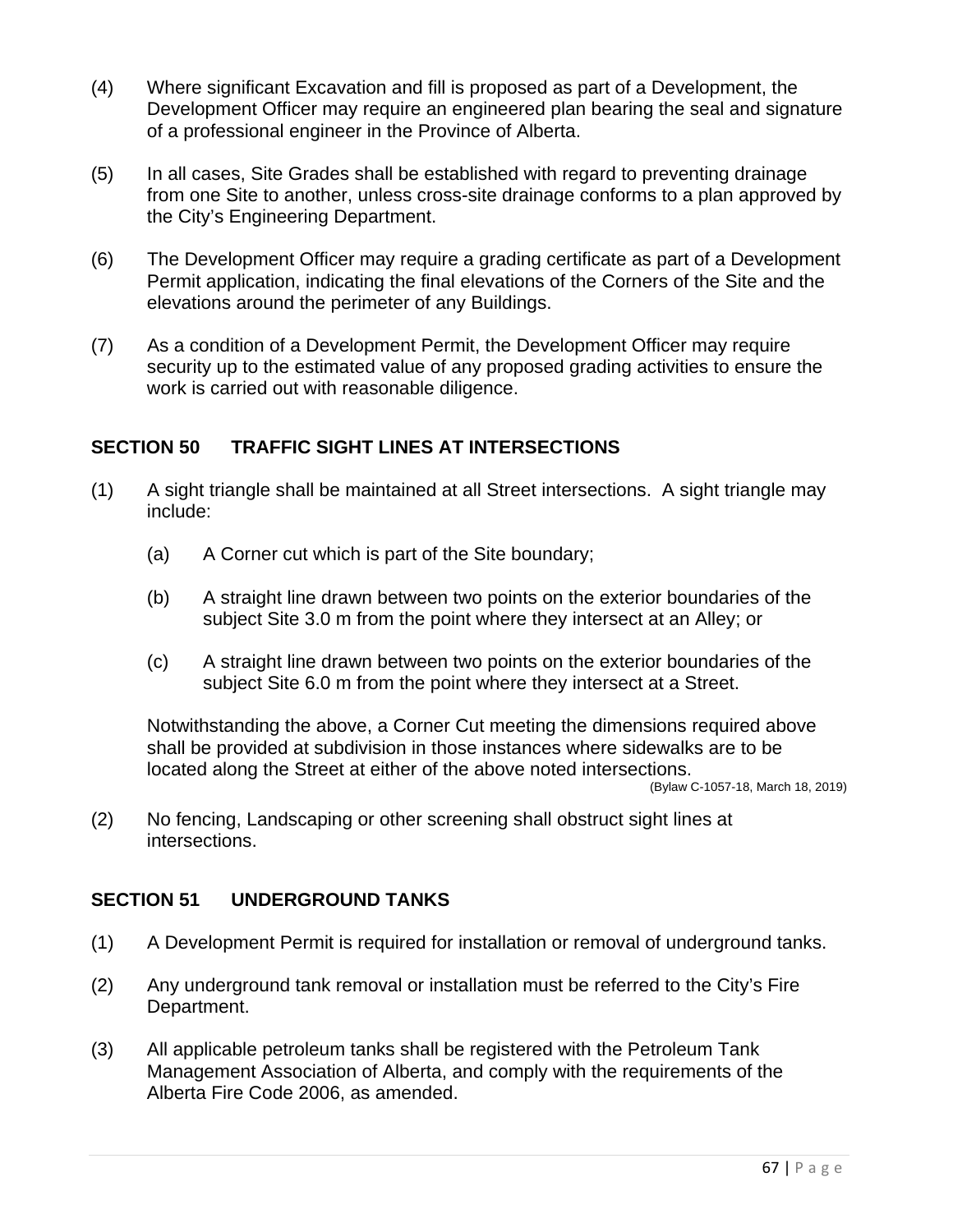(4) After the removal of tanks, the owner must reclaim the Site in accordance with the Alberta Environmental Protection and Enhancement Act.

## **SECTION 52 ZERO SIDE YARD DEVELOPMENTS**

- (1) Where a Development is permitted to have a Zero Side Yard, the regulations of this Section and those of the District in which the Development is located shall apply.
- (2) Where there is a Zero Side Yard, an Easement shall be registered by the Developer on the Site abutting that Side Yard for the purpose of maintenance of the existing Principal and Accessory Buildings, and to the extent that any future Development could take place.
- (3) Prior to the approval of any Zero Side Yard Development, plans showing grading and drainage on Abutting Sites must be submitted and shall demonstrate compliance with Section 49 of this Bylaw, the Lot Grading Bylaw, and be deemed acceptable to the Development Officer.
- (4) Side Yard Setbacks shall be:
	- (a) Zero for one Side Yard, unless the Site abuts a Development which is not a Zero Side Yard Development, in which case the Side Yard Setback shall be the same as the required Setback for the adjacent Development.
	- (b) In any District except the GPL Greenbury Planned Lot District, 3.0 m for the other Side Yard, unless that Side Yard is required for vehicle parking or vehicle access to a parking area, in which case the Side Yard Setback shall be 3.5 m.

(Bylaw C-1000-17, June 27, 2017)

(5) A Party Wall Agreement shall be required between the owners of adjoining units with separate certificate of title, of Semi-detached Dwellings, Row Housing, Street-Oriented Row Housing, Stacked Row Housing, Row Housing Development and Multi-Unit Dwellings to address such matters as encroachment by either party, maintenance and repair, and rebuilding if necessary. A Party Wall Agreement is required for all adjoining buildings (e.g. Principal Building and attached or detached garages). All Party Wall Agreements, for lots registered after January 1, 2018, shall include a maintenance easement agreement that runs the full length of the lot. (Bylaw C-1025-17, March 5, 2018)

#### **SECTION 52A CONTROL OF NUISANCES**

- (1) In any land use district, no storage or activity may be undertaken that would, in the opinion of the Development Officer:
	- (a) Unduly interfere with the amenities of the district, or